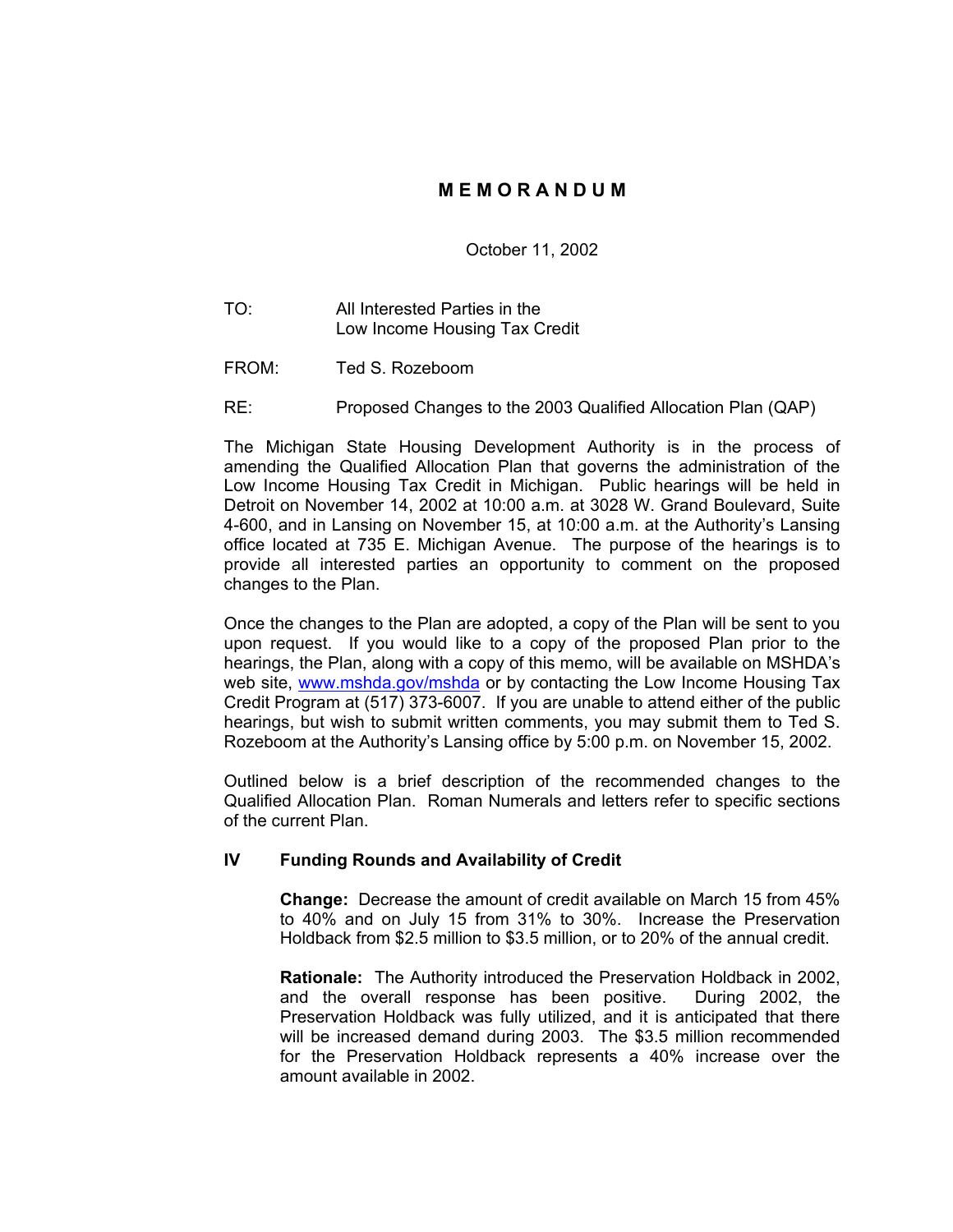2002 QAP Amendments Page 2

### **VI Selection Criteria**

**Change:** Delete: Consequently, no specific points are awarded hereunder for geographic area.

Add: B. Project Location Characteristics Projects will receive points based on the location of the proposed development and relationship to shopping, parks, houses of worship and other desirable site characteristics. Projects are eligible to receive a maximum of ten points for desirable site characteristics.

Project will also receive negative points based on the location of the proposed development and its relationship to undesirable site characteristics including, but not limited to, access to the proposed development site of a street with less than 100 feet frontage or proximity to sources of noise, odor, or other nuisance pollution. Projects can receive a maximum of ten negative points for undesirable site characteristics.

**Rationale:** Tax Credit staff and others have observed the quality of sites for proposed developments has been diminishing. Awarding and deducting points based on a project's location and its relationship to desirable and undesirable site characteristics will encourage the submission of better development sites.

### **B. Housing Needs Characteristics**

**Change:** Add: Projects that reserve 25 percent of all rental units for persons with special needs and that reserve 65 percent of all rental units for tax credit eligible households will be imputed the maximum number of points available for housing needs characteristics under the QAP regardless of the development's location.

**Rationale:** The proposed change will encourage the development of special needs and tax credit housing in statistically stronger markets than has been possible in the past. Project sponsors must submit an acceptable Addendum III in order to qualify for these points.

### **C. Locality/Neighborhood**

**Change:** Add: An application for a project that is to be located within the boundaries of a core community. 5 Points

**Rationale:** The additional points will encourage the development of tax credit housing in core communities.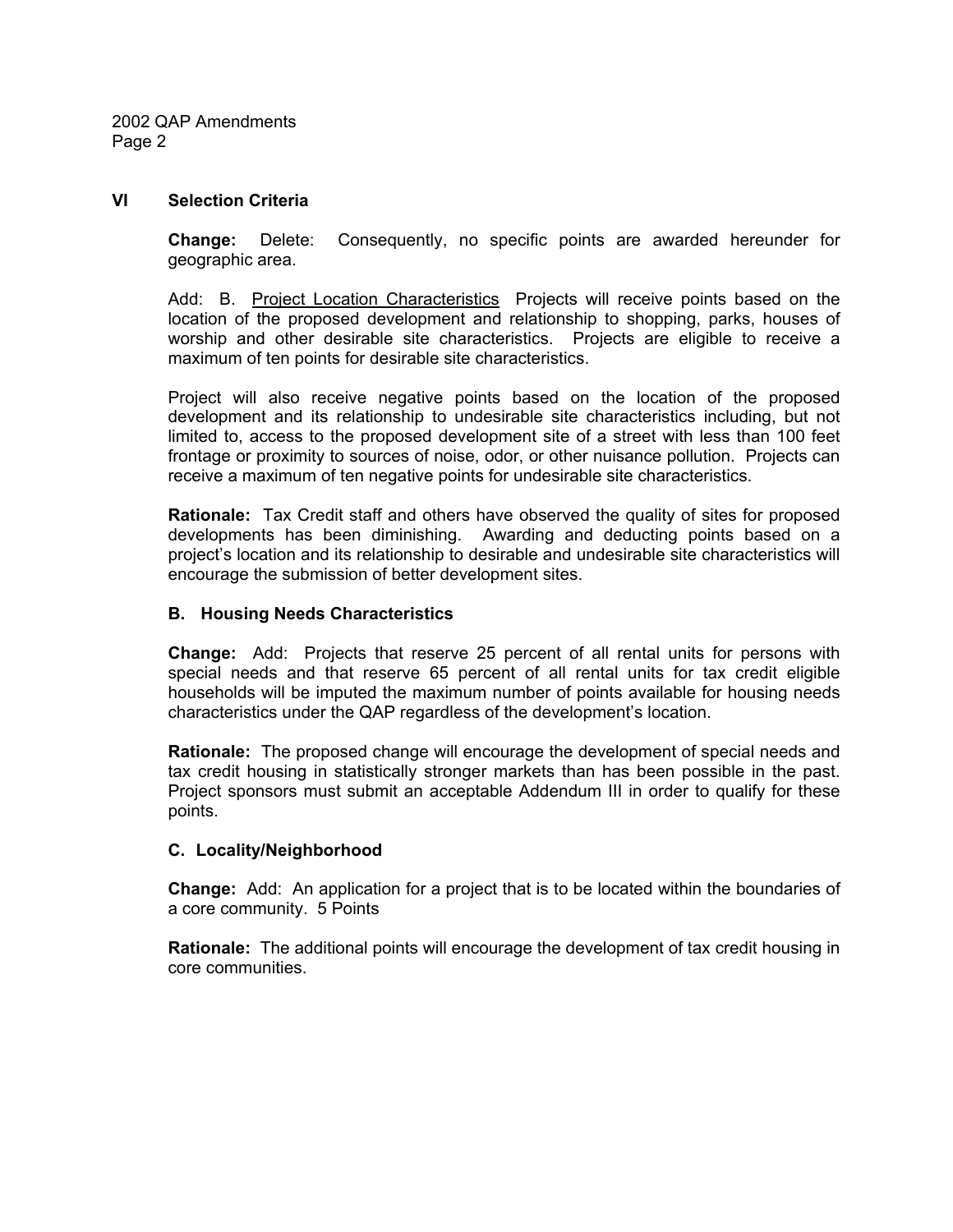2003 QAP Amendments Page 3

### **D. Project Characteristics**

**Change:** Add: (Exclusive of CIP, Fannie Mae and Freddie Mac), and elimination of the two or five points available for these funding sources.

**Rationale:** Federal, state and local points are awarded to encourage soft financing with lower interest rates. CIP, Fannie Mae and Freddie Mac interest rates parallel conventional loan rates.

**Change:** The criteria for tenant ownership is changed to:

Projects that agree to transfer 100 percent of the housing tax credit units ownership at the end of the 15-year compliance period from the initial ownership entity of the project to tenant ownership will receive 3 points. These points will be available only for single family, townhouse or duplex units. The sales price cannot exceed the outstanding principal mortgage balance for the unit. To qualify for the points, the owner must provide a detailed proposal for eventual tenant ownership. The plan must incorporate a limited partnership ownership exit strategy and the provision of services including home ownership, education, training and down payment assistance, where necessary.

**Rationale:** The change provides greater guidance to sponsors submitting tax credit applications involving some form of tenant ownership after the 15-year compliance period. It is anticipated that this change will not take affect until the July 2003 funding round. Proposals will be evaluated and scored using a process similar to the process used for scoring Addendum III for special needs housing.

# **E. Sponsor Characteristics**

**Change:** Increase application fee for sponsors submitting more than three applications in a funding round from \$250 plus \$10 per low income unit – TO - \$50 per low income unit, with a maximum \$2,000 limit for each additional application submitted.

**Rationale:** Past funding rounds have demonstrated that when submitting more than three applications in a funding round, the quality of the applications falls dramatically. Also, owners having more than three successful applications in past rounds have had difficulty meeting tax credit deadlines.

**Change:** Reduce the number of points awarded for sponsors proposing projects utilizing existing housing that is located in an area for which a community revitalization plan is in place and who can demonstrate that the proposed development contributes to the revitalization plan from five to two points.

**Rationale:** There is no standard definition of a community revitalization plan; consequently, the quality of the plans varies widely from community to community. Additionally, there are no mechanisms to assure that key elements of the plan have been or will be implemented.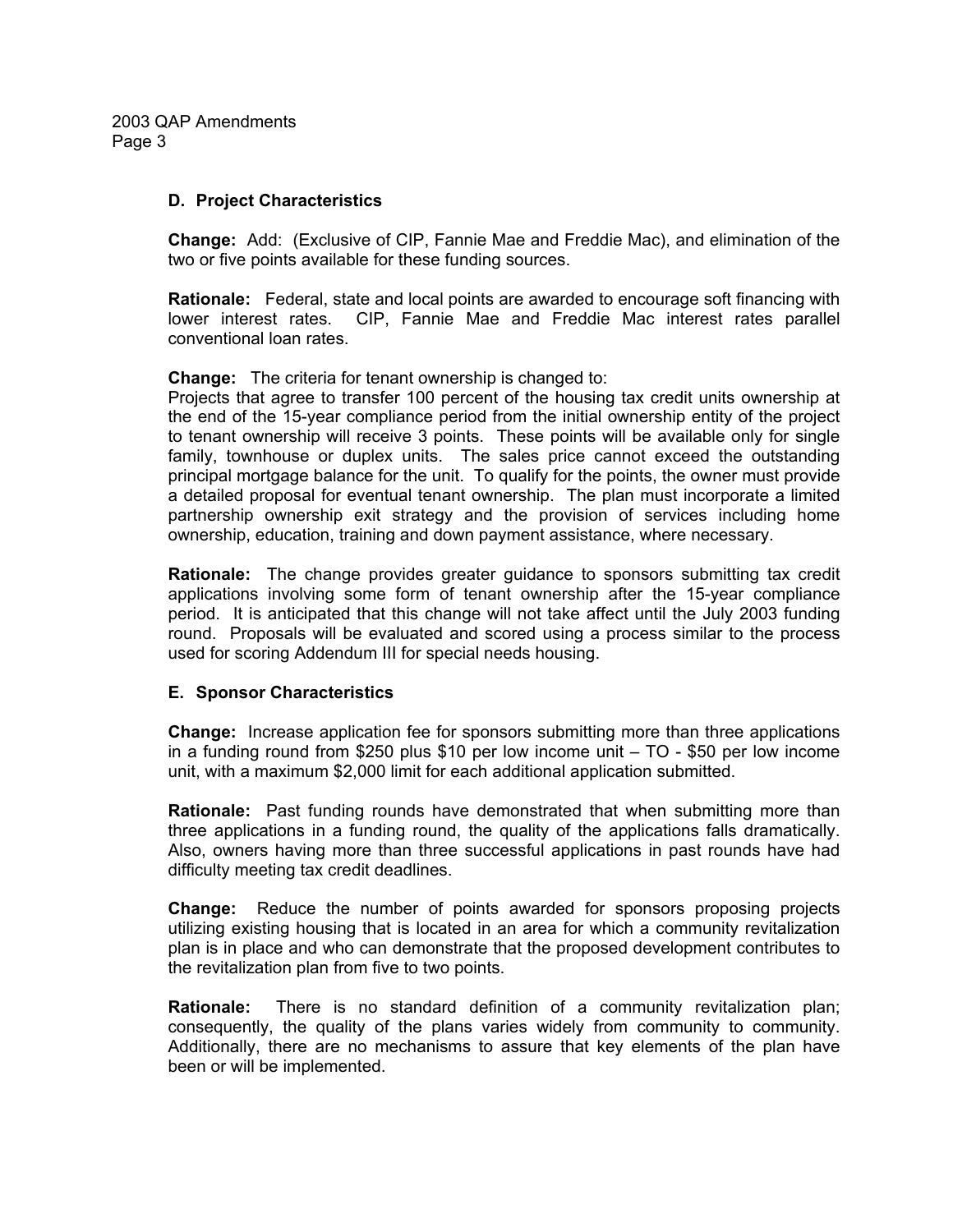### **G. Tenant Populations with Special Housing Needs**

**Change:** Consolidate the point structure from a two-tier point system to a matrix awarding points based on the percentage of special needs units within a proposed development.

| <b>TOTAL</b><br><b>NUMBER</b>    | <b>POINTS TO BE AWARDED BASED ON</b><br><b>NUMBER OF SPECIAL NEEDS UNITS</b> |                     |                     |                     |                     |
|----------------------------------|------------------------------------------------------------------------------|---------------------|---------------------|---------------------|---------------------|
| OF UNITS<br>IN<br><b>PROJECT</b> | <b>5 POINTS</b>                                                              | 10<br><b>POINTS</b> | 15<br><b>POINTS</b> | 20<br><b>POINTS</b> | 25<br><b>POINTS</b> |
| $1 - 20$                         |                                                                              | $\overline{2}$      | 3                   | 4                   | 5                   |
| 21<br>- 40                       | $\overline{2}$                                                               | 4                   | 6                   | 8                   | 10                  |
| $41 - 60$                        | 3                                                                            | 6                   | 9                   | 12                  | 15                  |
| $61 - 80$                        | 4                                                                            | 8                   | 12                  | 16                  | 20                  |
| $81 - 100$                       | 5                                                                            | 10                  | 15                  | 20                  | 25                  |
| 101 - 120                        | 6                                                                            | 12                  | 18                  | 24                  | 30                  |
| 121 - 140                        |                                                                              | 14                  | 21                  | 28                  | 35                  |
| 141 - 150                        | 8                                                                            | 16                  | 24                  | 32                  | 40                  |

**Rationale:** The matrix simplifies the process for awarding special needs points and increases the number of points a project may receive based on the percentage of special needs units in the development.

# **I. Preference Points**

**Change:** Reduce the number of points for projects located in a qualified census tract, for which a community revitalization plan is in place and that can demonstrate that the proposed development contributes to the revitalization plan from 5 points to 2 points.

**Rationale:** There is no standard definition of a community revitalization plan; consequently, the quality of the plans varies widely from community to community. Additionally, there are no mechanisms to assure that key elements of the plan have been or will be implemented.

### **VII Underwriting Standards**

**Change:** Add: Development applying under the 1-12 unit holdback which are serving special needs tenants must submit an acceptable Addendum III in order to receive credit.

**Rationale:** This change is necessary to assure continuity in the development of special needs housing under the Tax Credit Program.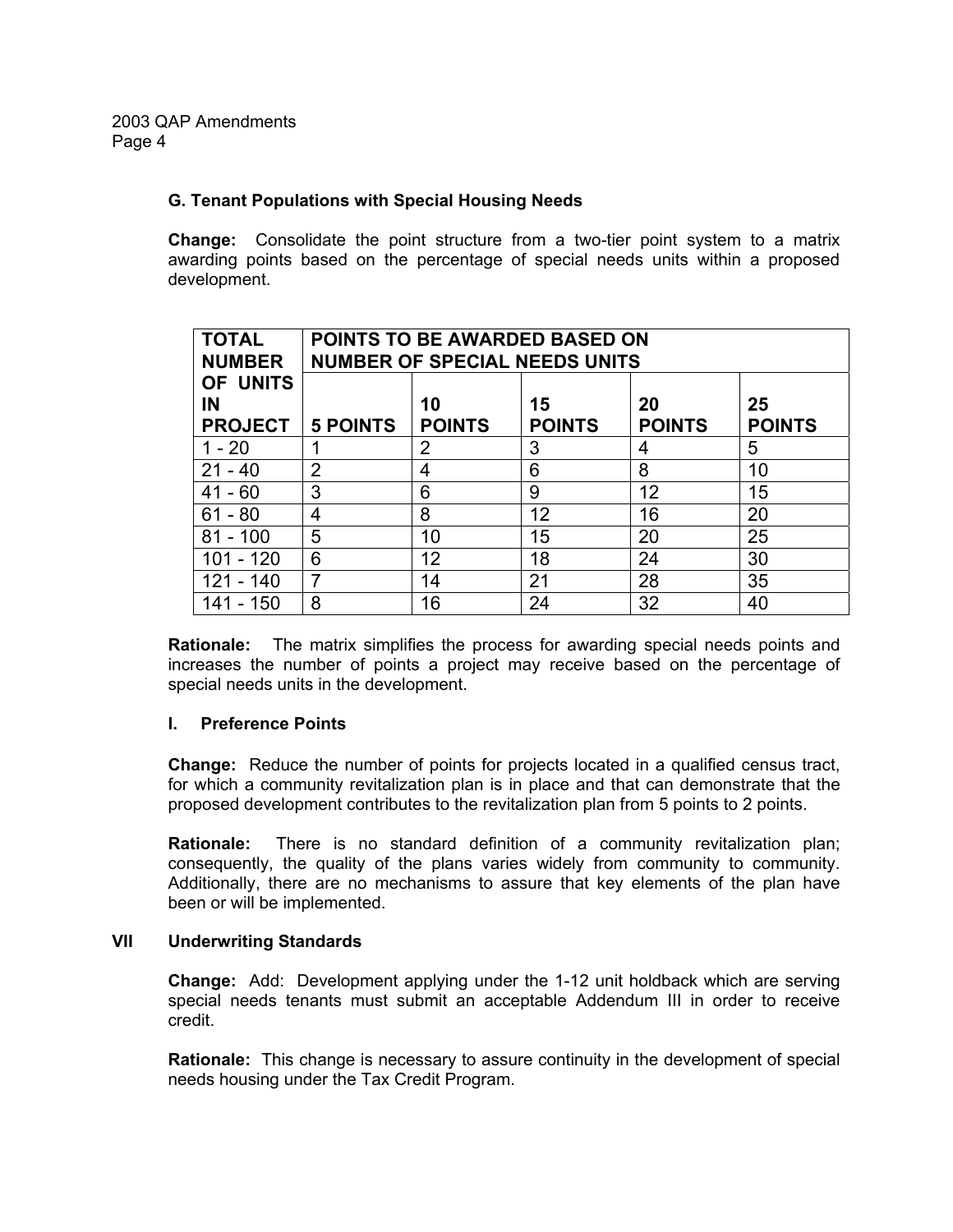**Change:** Developer Fee - For projects receiving an allocation of housing tax credit by virtue of being financed with tax-exempt bonds, increase the developer from 15% to 20% for small, non-urban projects. The developer fee for larger projects receiving an allocation of housing tax credit by virtue of being financed with tax-exempt bonds would remain at 15%, however, the cap on the developer fee will be increased to \$2,000,000.

**Rationale:** Unlike conventionally financed projects, projects using tax-exempt bonds often require additional public resources to make them financially feasible. It is anticipated that any funds available to project sponsors as a result of the increased developer fee will be available to close financing gaps, to fund replacement reserves, or for any other purpose that will make a project financially feasible.

### **XIII Fees**

**Change:** All applications must be accompanied by cash or a check in the about equal to \$100 plus \$5 for each proposed low-income unit – TO – All applications must be accompanied by cash or a check in the amount equal to \$35 or each low-income unit with a \$1,500 maximum limit.

**Rationale:** Tax Credit staff recently completed a survey of state allocating agencies to determine how the Authority's fees compared to those charged by other states. Without exception, the fees charged by the Authority were significantly lower than those charged by other states. The suggested change will bring the fees charged by the Authority into parity with those charged by other states.

**Change:** Sponsors that submit more than three applications in a funding round must pay an amount equal to \$250 plus \$10 for each low-income unit - TO – Sponsors that submit more than 3 applications in a funding round must pay an amount equal to \$50 for each low income unit with a \$2,000 maximum.

**Rationale:** Past funding rounds have demonstrated that when submitting more than three applications in a funding round, the quality of the applications falls dramatically. Also, owners having more than three successful applications in past rounds have had difficulty meeting tax credit deadlines for these projects.

**Change:** Add: Application checks returned to MSHDA for non-sufficient funds will result in the project being disqualified from the competition. The application will be returned without being scored or ranked.

**Change:** The Authority will charge a fee equal to 4% of the annual tax credit dollar amount awarded to a project. A sum equal to 2% of the annual tax credit dollar amount shall be submitted to the Authority at the time of Reservation. The remaining 2% shall be paid at Commitment. - TO – The Authority will charge a fee equal to 6% of the annual tax credit dollar amount awarded to a project. A sum equal to 3% of the annual tax credit dollar amount shall be submitted to the Authority at the time of Reservation. The remaining 3% shall be paid at Commitment.